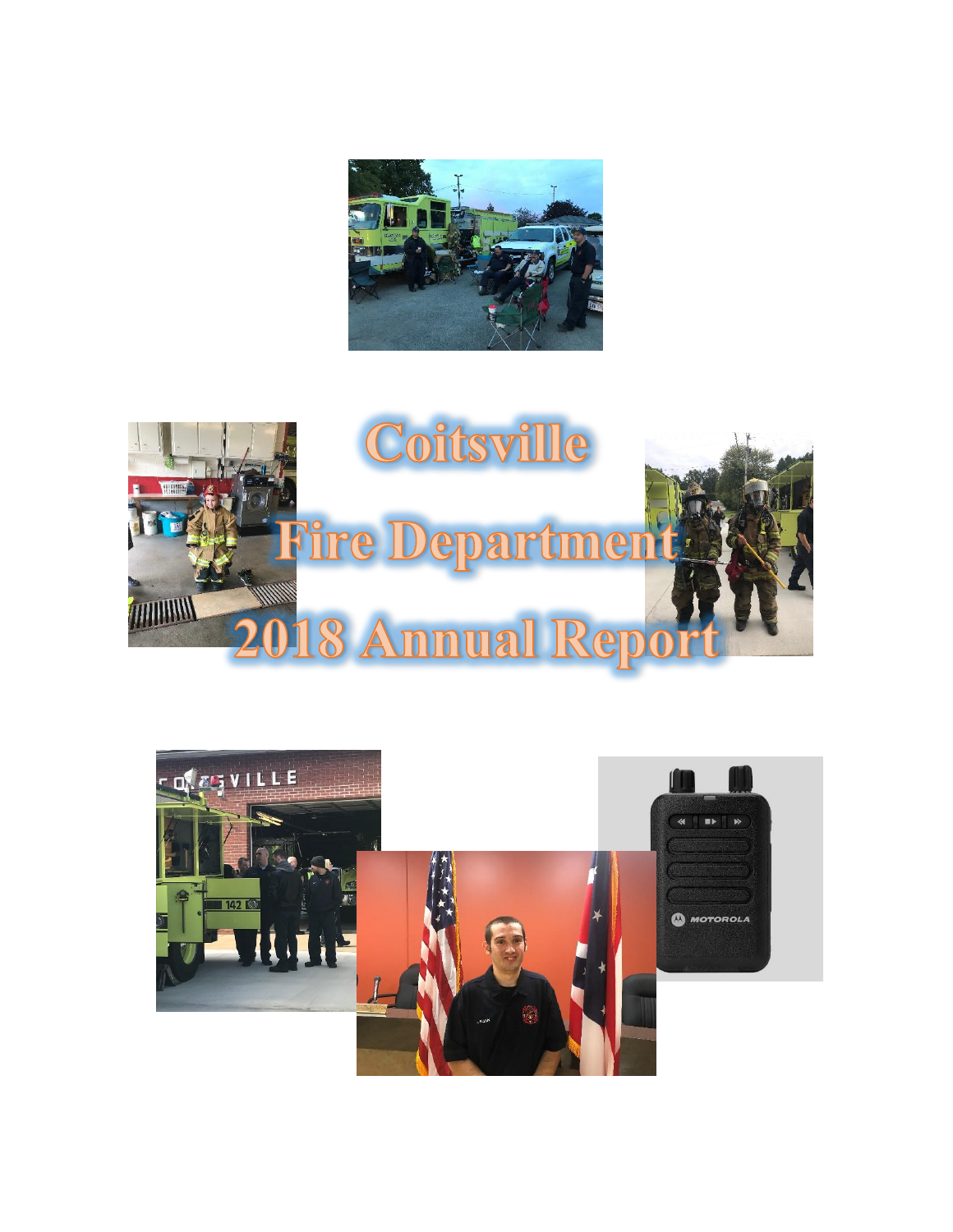## COITSVILLE TWP. FIRE DEPARTMENT

## **424 North Hubbard Road Lowellville, Ohio 44436 Fire Chief George D. Brown, OFE 330-259-5888**

**[coitsvillefd@zoominternet.net](mailto:coitsvillefd@zoominternet.ne)**

February 1, 2019

It is my pleasure to submit this report of the activities of the Coitsville Fire Department for 2018. This report is dedicated to the past members of the Coitsville Fire Department who established a strong foundation for which we can grow upon.

The 2018 year was an exciting year for the members of the community and the fire department. We saw many changes and I am sure we will not list all the positives that occurred throughout the year. But we will tell you about many of them.

As you are aware, we were able to paint the outside of the fire station in 2017 with the assistance of the



Ohio State Penitentiary

Inmates. Well, in January we were able to get them back and they painted several rooms on the interior of the fire station and also waxed all of the vehicles. Unfortunately, this program was cancelled in 2018. I did receive a phone call saying they may do it on a limited basis in 2019.



A long needed and awaited project was the replacement of the front asphalt aprons. We were able to bid out this project and secure a loan. The front aprons were replaced with concrete, which is a major improvement and much safer. The aprons were sealed in the fall by Jerry Backo, Nick Maker, and Ed Sutak.



We had a few changes in personnel this year with Matt Burch leaving due to work commitments and adding Josh Flynn and Ethan Grismore. We had several personnel attend certification courses this year. Rob Flynn completed his firefighter II course, Pete Drescher completed his Firefighter I and started his EMT-B Certification. Matt Smith completed his EMT-B Certification. These individuals provided hours and hours of training on their own time.

We were able to sell the three old vehicles that had been out of service for many years. We were also able to purchase a used 1995 Pierce Pumper from the Wooster Twp. Fire Department in Wayne County, Ohio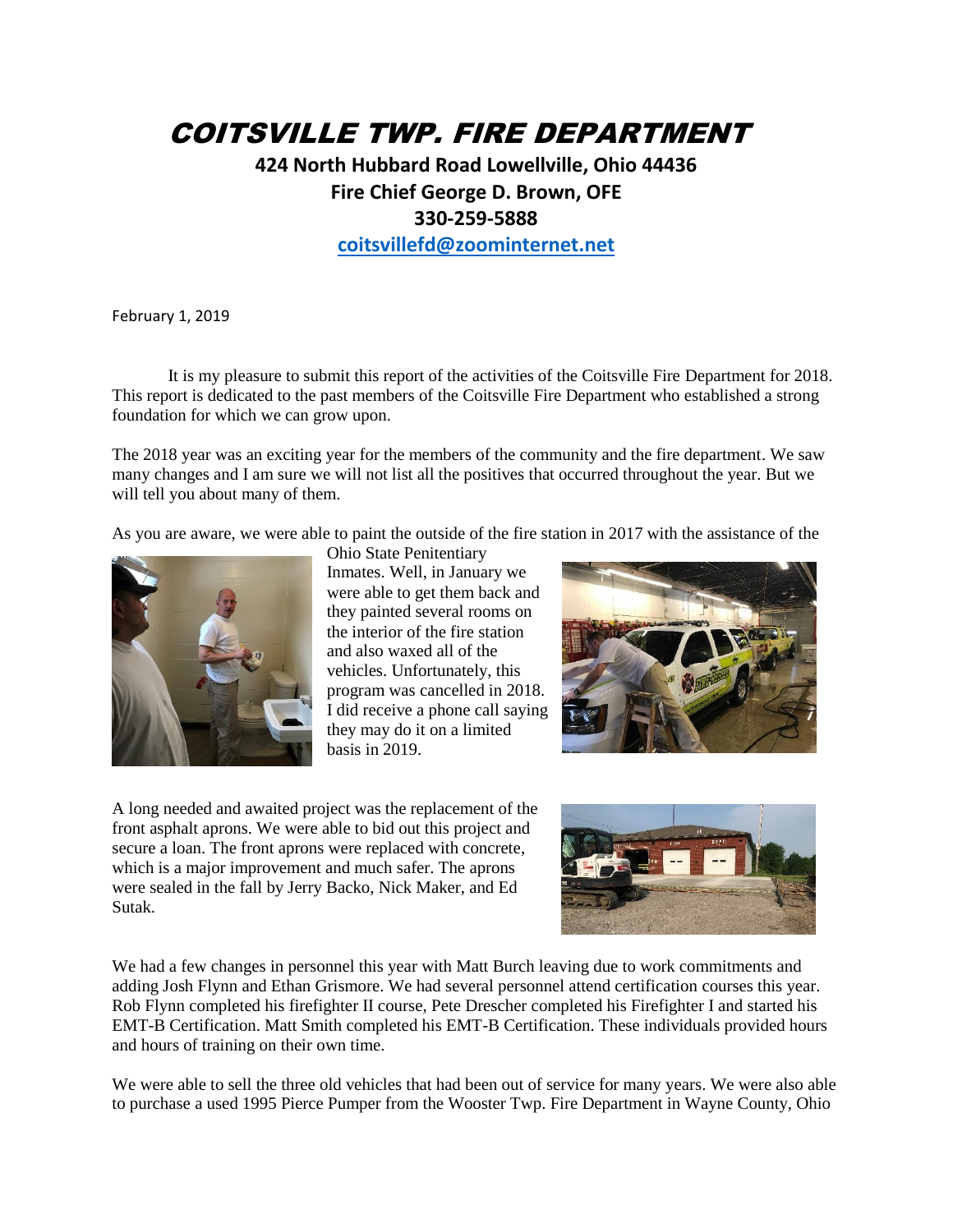

for \$17,000.00. This was needed as our 1981 Pierce Pumper failed to pass the pump test and was no longer

reliable. The Chief Car that was purchased from Boardman for \$1.00 was marked in 2018.



We participated in or sponsored several public events in 2018. These included; Flag Day Celebration at the Township Park, the Ladies Auxiliary's Chili Cookoff, the Township Christmas Tree Lighting, provided coverage for one day at the Canfield Fair, and sponsored an open house at the fire department during Fire Prevention Week.

We were successful in several grants this year. We received a grant from BWC for an Extractor Washing Machine and 24 pair of gloves and 24 Nomex hoods. This grant was for \$11,100.00 and required no match from the township. This was to improve the department efforts to reduce cancer in firefighters.

We received a \$1500.00 grant from the Ohio Division of EMS for equipment and were able to purchase some needed items or items that were outdated. Thanks to Lt. Mike Maloney, Ryan Phillips, and Candice Maker for entering three years of EMS reports and keeping current on the new reports. We also received an Tablet through a grant from them and neither grant required any matching funds.

The department was in desperate need for new alerting pagers. The department budget could not cover the full cost. The Ladies Auxiliary stepped up and donated \$2500.00 and the department put in \$1500.00 and we were able to get 10 new pagers. We hope to get an additional five pagers in 2019.



We replaced the pump for the well that brings water into the fire station. The old pump no longer functioned well and was creating issues.



It was our luck that the Boardman Fire Department built a new fire station. The old fire station had a large generator to power the building in the event of a power failure. The generator was no longer needed and Coitsville Township was able to purchase it for \$2500.00, this included the transfer switch and all wiring and conduit. Firefighters worked with a certified electrician to remove the generator and get it to Coitsville. Special thanks to Mersaros Towing and Tom Mersaros for hauling all of it and storing it until we can get it installed in early 2019.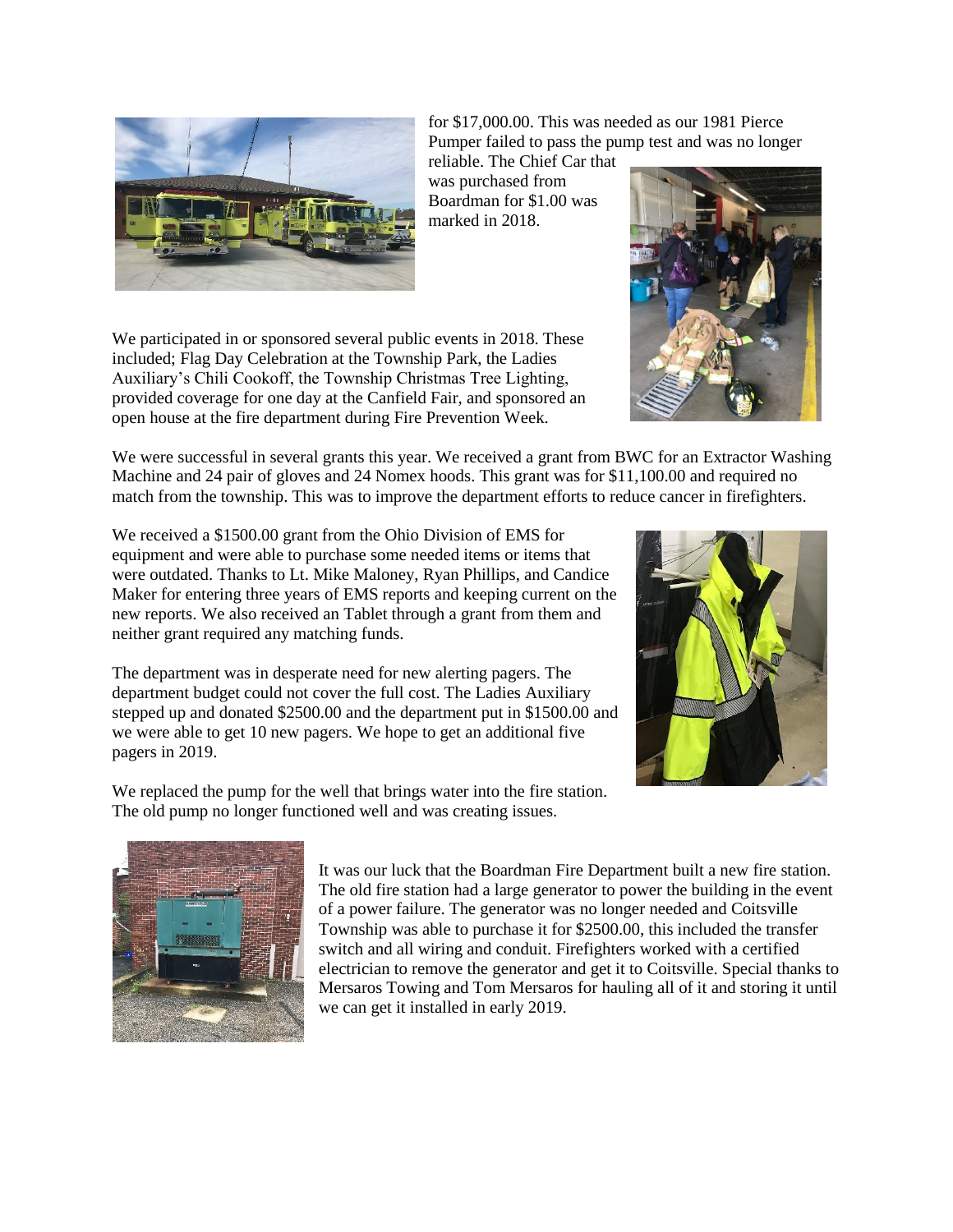In November we received 3200 feet of used hose from the East Palestine Fire Department. These handlines and small supply lines will help the department as we had no spare hose. If we lost a hose line, we had no hose to replace it.

In 2019, we will purchase some large diameter supply hose that we are currently short on Rescue 401.



The highlight of the year was the passage of a two-mill levy on the November General Election. The

safety standards which long have  $\mathbb{R}$  **been needed.** 



Levy Committee and members of **the fire department worked very hard to** get the message out to our residents. The levy passed with a 63 % for and 37% against. We are **pleased that we have the confidence of** the citizens. This levy will let the department progress and improve the



The personnel of the department responded to 64 Fire/Rescue Calls and 144 EMS related calls. Total responses were 371 and 98 work details. There were 343 attendants at trainings for a total of 757 in-service hours. This does not include certification classes or those outside classes attended by personnel.

The community should be very proud of this group of dedicated men and women.

Respectfully,

George D. Brown

George D. Brown, OFE Fire Chief